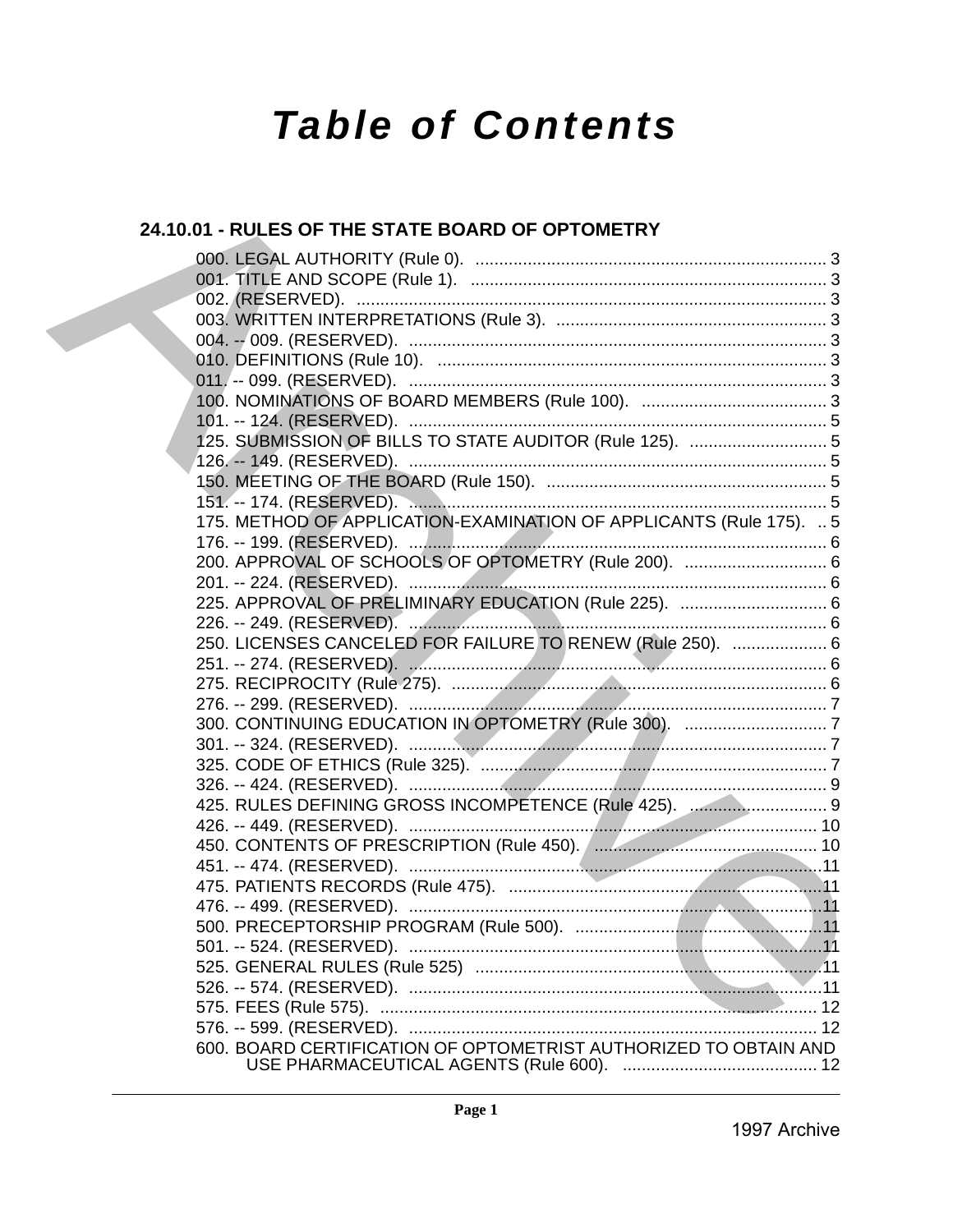*Table of Contents (cont'd)*

|  | Page 2 | 1997 Archive |
|--|--------|--------------|
|  |        |              |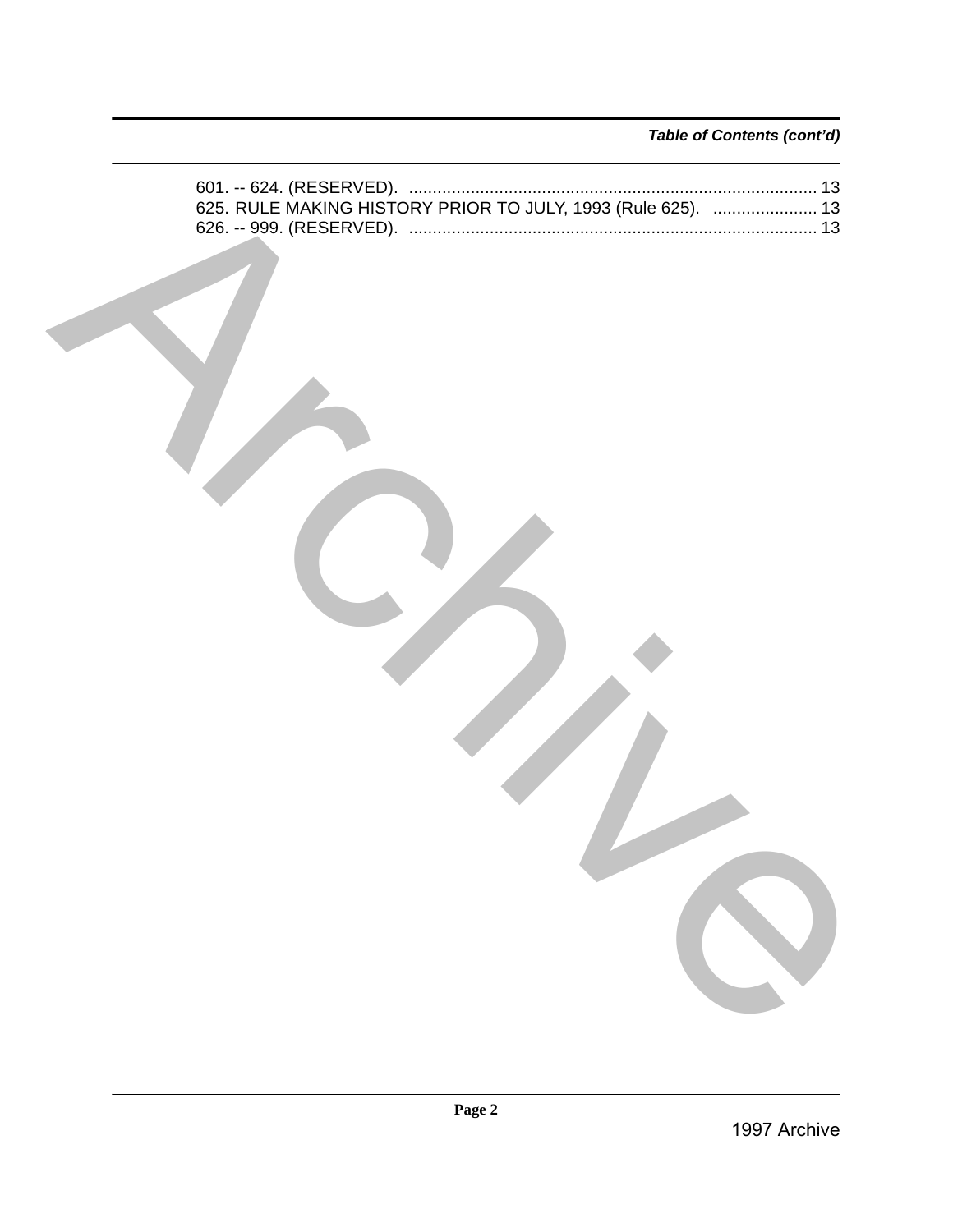#### **IDAPA 24 TITLE 10 Chapter 01**

# **24.10.01 - RULES OF THE STATE BOARD OF OPTOMETRY**

#### <span id="page-2-1"></span>**000. LEGAL AUTHORITY (Rule 0).**

These rules are hereby prescribed and established pursuant to the authority vested in the State Board of Optometry by the provisions of Section 54-1509, Idaho Code. (7-1-93)

#### <span id="page-2-2"></span>**001. TITLE AND SCOPE (Rule 1).**

These rules shall be cited as IDAPA 24, Title 10, Chapter 01, "Rules of the State Board of Optometry." (7-1-93)

#### <span id="page-2-3"></span>**002. (RESERVED).**

#### <span id="page-2-4"></span>**003. WRITTEN INTERPRETATIONS (Rule 3).**

The board may have written statements which pertain to the interpretation of the rules of this chapter. Such interpretations, if any, are available for public inspection and copying at cost in the main office of the Bureau of Occupational Licenses. (7-1-93)

#### <span id="page-2-5"></span>**004. -- 009. (RESERVED).**

#### <span id="page-2-6"></span>**010. DEFINITIONS (Rule 10).**

01. Board. The State Board of Optometry as prescribed in Section 54-1503, Idaho Code. (7-1-93)

02. Low Vision. Refer to Section 54-1501(5), Idaho Code, correcting defects may include low vision but is not limited to low vision rehabilitation. (7-1-97)

<span id="page-2-0"></span>03. Vision Therapy. Any person who assesses, diagnoses, treats, or prescribes treatment for conditions of the visual system or manages a patient with vision therapy, visual training, visual rehabilitation, orthoptics or eye exercises or who hold him/herself out as being able to do so for the rehabilitation and/or treatment of physical, physiological, sensorimotor, neuromuscular or perceptual anomalies of the eyes or vision system or who prescribes or utilizes lenses, prisms, filters, occlusion or other devices for the enhancement, rehabilitation and/or treatment of the visual system or prevention of visual dysfunctions, except under the supervision and management of a licensed optometrist, is engaged in the practice of optometry. (7-1-97) 24.10.01 • RULES OF THE STATE BOARD OF OPTOMETRY<br>
1998. LIBERAL ATTICURENTY (Rebe 0),<br>
Encoration at Science Strip (1997) (Rebe),<br>
The resulting archive Archive Archive Archive Archive Archive Archive Archive Archive Arch

#### <span id="page-2-7"></span>**011. -- 099. (RESERVED).**

#### <span id="page-2-8"></span>**100. NOMINATIONS OF BOARD MEMBERS (Rule 100).**

01. Districts. In order to establish the districts from which a vacancy in the membership of the Board of Optometry shall be filled, the state is divided into the following three districts by counties as follows: (7-1-93)

a. North District.

| Lemhi          | Latah      |
|----------------|------------|
| Boundary       | Clearwater |
| <b>Bonner</b>  | Nez Perce  |
| Kootenai       | Valley     |
| Shoshone       | Idaho      |
| <b>Benewah</b> | Adams      |
| Lewis          | Custer     |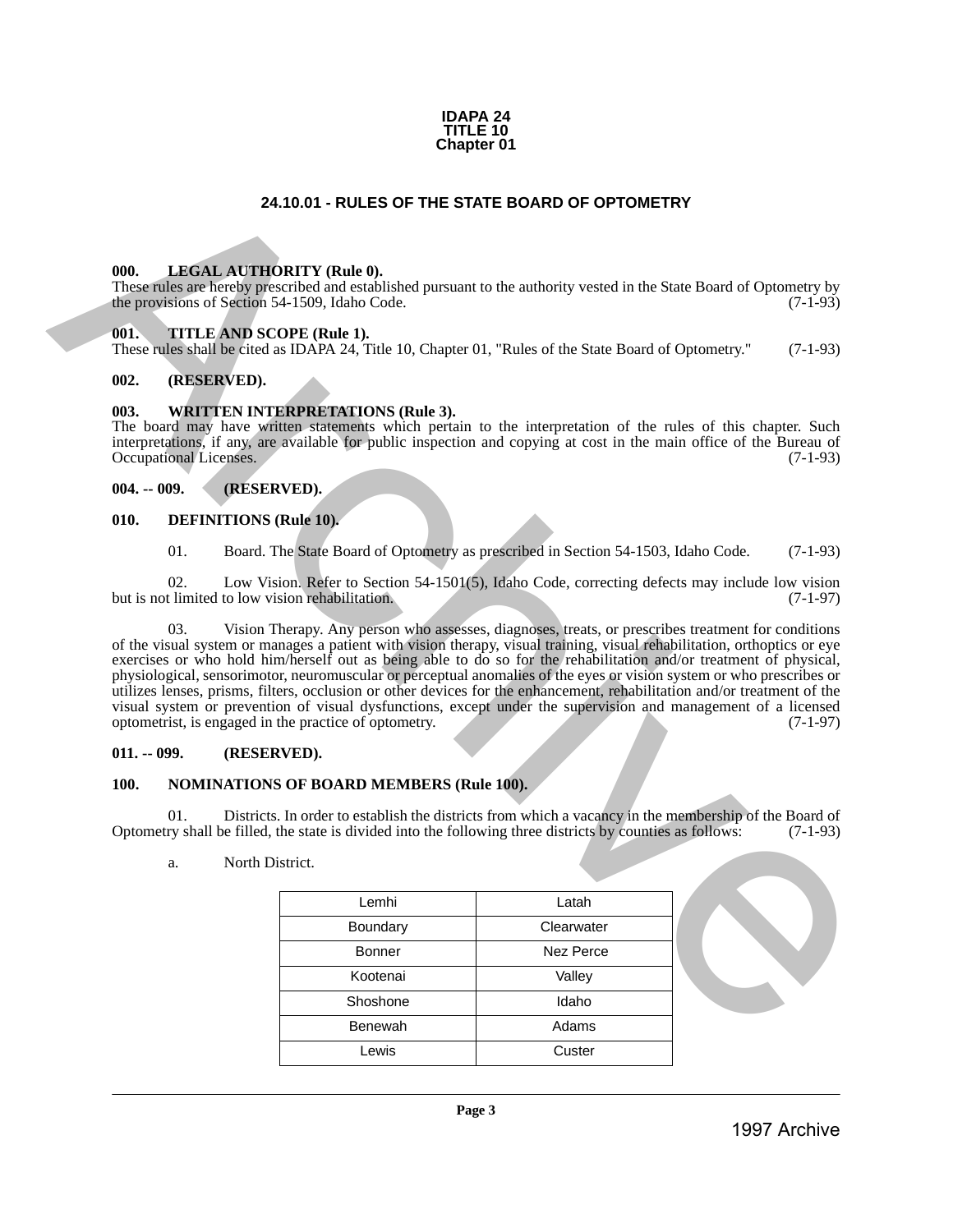| Washington    | <b>Butte</b> |
|---------------|--------------|
| Payette       | Jefferson    |
| <b>Boise</b>  | Madison      |
| Teton         | Clark        |
| <b>Blaine</b> | Fremont      |

| Ada    | Gem    |
|--------|--------|
| Owhyee | Canyon |
| Elmore |        |
|        |        |

#### c. Southeast District.

|                                         | Washington                                                            | <b>Butte</b>                                                                                                                                                                                                                                                                                                                                                                                                                                                                                                                                                                                          |            |
|-----------------------------------------|-----------------------------------------------------------------------|-------------------------------------------------------------------------------------------------------------------------------------------------------------------------------------------------------------------------------------------------------------------------------------------------------------------------------------------------------------------------------------------------------------------------------------------------------------------------------------------------------------------------------------------------------------------------------------------------------|------------|
|                                         | Payette                                                               | Jefferson                                                                                                                                                                                                                                                                                                                                                                                                                                                                                                                                                                                             |            |
|                                         | <b>Boise</b>                                                          | Madison                                                                                                                                                                                                                                                                                                                                                                                                                                                                                                                                                                                               |            |
|                                         | Teton                                                                 | Clark                                                                                                                                                                                                                                                                                                                                                                                                                                                                                                                                                                                                 |            |
|                                         | <b>Blaine</b>                                                         | Fremont                                                                                                                                                                                                                                                                                                                                                                                                                                                                                                                                                                                               |            |
|                                         |                                                                       |                                                                                                                                                                                                                                                                                                                                                                                                                                                                                                                                                                                                       |            |
|                                         |                                                                       |                                                                                                                                                                                                                                                                                                                                                                                                                                                                                                                                                                                                       | $(7-1-97)$ |
| Southwest District.<br>b.               |                                                                       |                                                                                                                                                                                                                                                                                                                                                                                                                                                                                                                                                                                                       |            |
|                                         | Ada                                                                   | Gem                                                                                                                                                                                                                                                                                                                                                                                                                                                                                                                                                                                                   |            |
|                                         | Owhyee                                                                | Canyon                                                                                                                                                                                                                                                                                                                                                                                                                                                                                                                                                                                                |            |
|                                         | Elmore                                                                |                                                                                                                                                                                                                                                                                                                                                                                                                                                                                                                                                                                                       |            |
|                                         |                                                                       |                                                                                                                                                                                                                                                                                                                                                                                                                                                                                                                                                                                                       |            |
|                                         |                                                                       |                                                                                                                                                                                                                                                                                                                                                                                                                                                                                                                                                                                                       | $(7-1-97)$ |
| Southeast District.<br>c.               |                                                                       |                                                                                                                                                                                                                                                                                                                                                                                                                                                                                                                                                                                                       |            |
|                                         | <b>Bear Lake</b>                                                      | Bonneville                                                                                                                                                                                                                                                                                                                                                                                                                                                                                                                                                                                            |            |
|                                         | Caribou                                                               | Camas                                                                                                                                                                                                                                                                                                                                                                                                                                                                                                                                                                                                 |            |
|                                         | <b>Bannock</b>                                                        | Lincoln                                                                                                                                                                                                                                                                                                                                                                                                                                                                                                                                                                                               |            |
|                                         | Franklin                                                              | <b>Twin Falls</b>                                                                                                                                                                                                                                                                                                                                                                                                                                                                                                                                                                                     |            |
|                                         | Oneida                                                                | Minidoka                                                                                                                                                                                                                                                                                                                                                                                                                                                                                                                                                                                              |            |
|                                         | Power                                                                 | Bingham                                                                                                                                                                                                                                                                                                                                                                                                                                                                                                                                                                                               |            |
|                                         | Cassia                                                                |                                                                                                                                                                                                                                                                                                                                                                                                                                                                                                                                                                                                       |            |
|                                         |                                                                       |                                                                                                                                                                                                                                                                                                                                                                                                                                                                                                                                                                                                       |            |
|                                         |                                                                       |                                                                                                                                                                                                                                                                                                                                                                                                                                                                                                                                                                                                       | $(7-1-97)$ |
| 02.<br>Code, and shall read as follows: |                                                                       | Nomination Ballot. Upon the occurrence of a vacancy to be filled as provided by law, a nominating<br>ballot is to be forwarded to each licensed optometrist residing in the state of Idaho pursuant to section 54-1504, Idaho                                                                                                                                                                                                                                                                                                                                                                         | $(7-1-93)$ |
|                                         |                                                                       | NOMINATING BALLOT FOR MEMBERS OF THE<br><b>IDAHO STATE BOARD OF OPTOMETRY</b>                                                                                                                                                                                                                                                                                                                                                                                                                                                                                                                         |            |
|                                         |                                                                       |                                                                                                                                                                                                                                                                                                                                                                                                                                                                                                                                                                                                       |            |
|                                         |                                                                       | List below any number of names between one and six of persons you wish to nominate for appointment by<br>the Governor to the Idaho State Board of Optometry. In order to be appointed by the Governor, a nominee must be a<br>licensed optometrist in the State of Idaho and shall have been a resident of and lawfully practicing optometry within<br>the State of Idaho for a period of at least five years next preceding his appointment as required by section 54-1505,<br>Idaho Code. At least one person appointed by the Governor must reside in each of the three districts which are set as |            |
| follows:                                |                                                                       |                                                                                                                                                                                                                                                                                                                                                                                                                                                                                                                                                                                                       |            |
| Butte, Clark and Fremont.               |                                                                       | North District - Counties of Lemhi, Boundary, Bonner, Kootenai, Shoshone, Benewah, Latah, Clearwater,<br>Nez Perce, Idaho, Valley, Adams, Lewis, Washington, Jefferson, Payette, Madison, Boise, Teton, Custer, Blaine,                                                                                                                                                                                                                                                                                                                                                                               |            |
|                                         | Southwest District - Counties of Ada, Elmore, Gem, Canyon and Owyhee, |                                                                                                                                                                                                                                                                                                                                                                                                                                                                                                                                                                                                       |            |
|                                         |                                                                       |                                                                                                                                                                                                                                                                                                                                                                                                                                                                                                                                                                                                       |            |

#### NOMINATING BALLOT FOR MEMBERS OF THE IDAHO STATE BOARD OF OPTOMETRY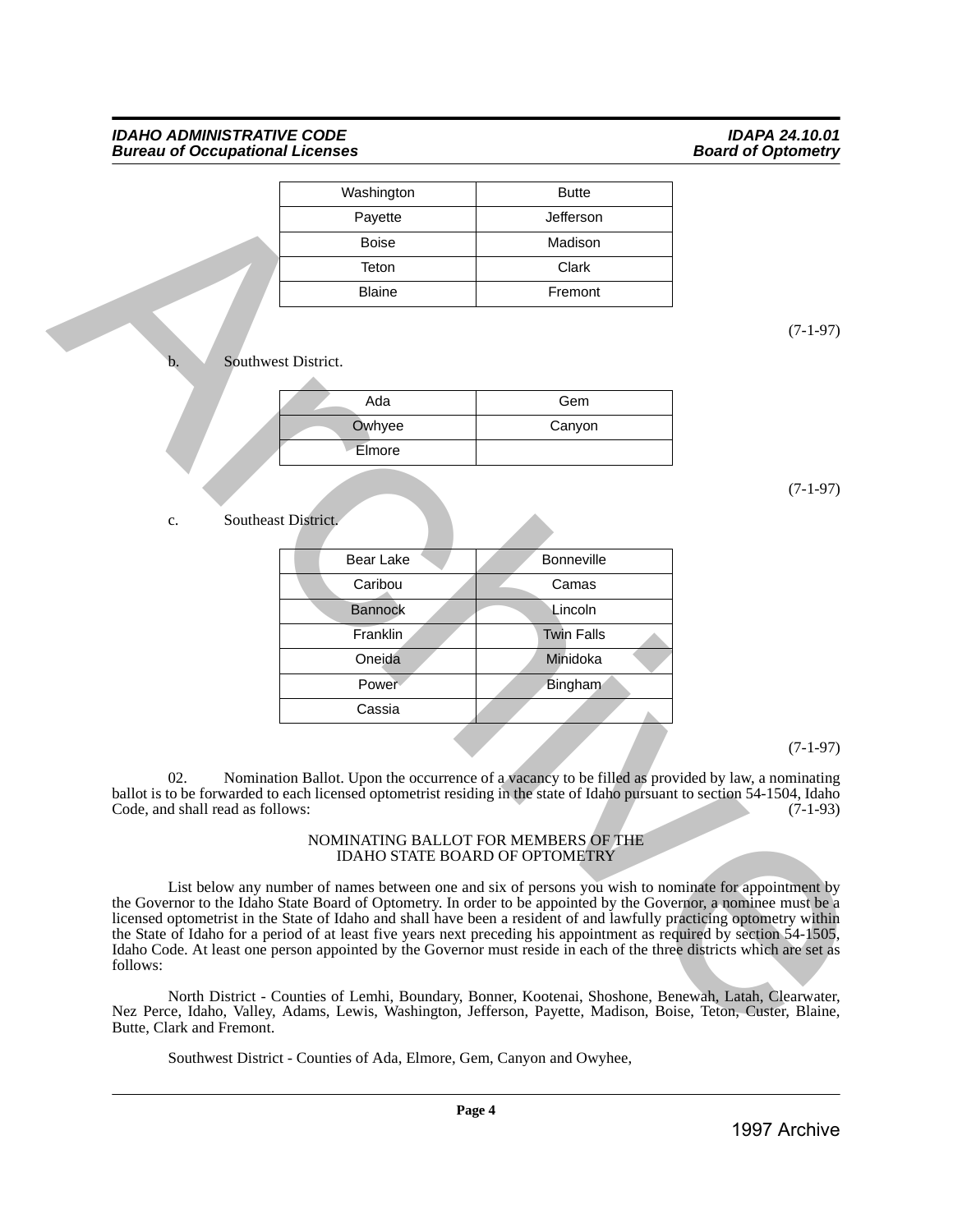# MY NOMINATIONS ARE:

# READ CAREFULLY

#### <span id="page-4-0"></span>**101. -- 124. (RESERVED).**

# <span id="page-4-1"></span>**125. SUBMISSION OF BILLS TO STATE AUDITOR (Rule 125).**

# <span id="page-4-2"></span>**126. -- 149. (RESERVED).**

#### <span id="page-4-3"></span>**150. MEETING OF THE BOARD (Rule 150).**

# <span id="page-4-4"></span>**151. -- 174. (RESERVED).**

#### <span id="page-4-5"></span>**175. METHOD OF APPLICATION-EXAMINATION OF APPLICANTS (Rule 175).**

| <b>READ CAREFULLY</b><br>Instructions for return of the nominating ballot.<br>Do not sign or otherwise identify yourself on the foregoing ballot itself.<br>Do place the completed ballot in the envelope marked "Ballot," seal the ballot envelope, and sign and print<br>your name on the outside of the envelope.<br>Do place the ballot envelope in an envelope addressed to Chief of the Occupational License Bureau,<br>Owyhee Plaza, 1109 Main Street, Suite 220, Boise, Idaho 83702 on or before ________________________.<br>Ballot envelopes will first be verified to determine if the person returning the ballot is eligible to vote, the<br>ballot envelope will be opened and the ballots themselves will be counted and the results tabulated and sent to the<br>Governor as required by law. Ballot envelopes which cannot be verified will be set aside and the names listed therein<br>not recorded.<br>$101. - 124.$<br>(RESERVED).<br><b>SUBMISSION OF BILLS TO STATE AUDITOR (Rule 125).</b><br>125.<br>All vouchers to be submitted to the State Auditor for payment out of the State Board of Optometry fund shall be<br>approved by the Board and verified by the Secretary as authorized by the Board.<br>$126. - 149.$<br>(RESERVED).<br><b>150.</b><br><b>MEETING OF THE BOARD (Rule 150).</b><br>Notice of all meetings not having been announced at the preceding meeting shall be given to each member of the<br>Board by the secretary two (2) weeks in advance of such meeting. Such notice shall be in writing informing each<br>member as to the time, place, and purpose of the meeting. In the event that written notice cannot be given two (2)<br>weeks in advance, the chairman may instruct the secretary to notify each member of the Board either by telephone or<br>telegraph as to the time, place and purpose of the meeting and any Board member who attends or participates in the<br>meeting shall be deemed to have waived any objection to any notice required by the rules.<br>$151. - 174.$<br>(RESERVED).<br>175.<br><b>METHOD OF APPLICATION-EXAMINATION OF APPLICANTS (Rule 175).</b><br>Applications for license shall be made on forms approved by the Board of Examiners which may be obtained and<br>which must be filed in the office of Occupational License Bureau at Owyhee Plaza, 1109 Main Street, Suite 220,<br>Boise, Idaho 83702, by June 1, of each year.<br>01.<br>Application Fee. The application fee must be accompanied by:<br>$(7-1-93)$<br>The required fee.<br>a.<br>An unmounted photograph three inches by three inches $(3'' \times 3'')$ , head and shoulders only, taken<br>$\mathbf{b}$ .<br>within one (1) year prior to the date of making the application.<br>A complete transcript of credits from any college of optometry attended.<br>c.<br>A photocopy of any diplomas granted by any college of optometry.<br>d.<br>$(7-1-93)$ | MY NOMINATIONS ARE: |  |            |
|-----------------------------------------------------------------------------------------------------------------------------------------------------------------------------------------------------------------------------------------------------------------------------------------------------------------------------------------------------------------------------------------------------------------------------------------------------------------------------------------------------------------------------------------------------------------------------------------------------------------------------------------------------------------------------------------------------------------------------------------------------------------------------------------------------------------------------------------------------------------------------------------------------------------------------------------------------------------------------------------------------------------------------------------------------------------------------------------------------------------------------------------------------------------------------------------------------------------------------------------------------------------------------------------------------------------------------------------------------------------------------------------------------------------------------------------------------------------------------------------------------------------------------------------------------------------------------------------------------------------------------------------------------------------------------------------------------------------------------------------------------------------------------------------------------------------------------------------------------------------------------------------------------------------------------------------------------------------------------------------------------------------------------------------------------------------------------------------------------------------------------------------------------------------------------------------------------------------------------------------------------------------------------------------------------------------------------------------------------------------------------------------------------------------------------------------------------------------------------------------------------------------------------------------------------------------------------------------------------------------------------------------------------------------------------------------------------------------------------------------------------------------------------------------------------------------------------------------------------------------------------------------------------------------------------|---------------------|--|------------|
|                                                                                                                                                                                                                                                                                                                                                                                                                                                                                                                                                                                                                                                                                                                                                                                                                                                                                                                                                                                                                                                                                                                                                                                                                                                                                                                                                                                                                                                                                                                                                                                                                                                                                                                                                                                                                                                                                                                                                                                                                                                                                                                                                                                                                                                                                                                                                                                                                                                                                                                                                                                                                                                                                                                                                                                                                                                                                                                             |                     |  |            |
|                                                                                                                                                                                                                                                                                                                                                                                                                                                                                                                                                                                                                                                                                                                                                                                                                                                                                                                                                                                                                                                                                                                                                                                                                                                                                                                                                                                                                                                                                                                                                                                                                                                                                                                                                                                                                                                                                                                                                                                                                                                                                                                                                                                                                                                                                                                                                                                                                                                                                                                                                                                                                                                                                                                                                                                                                                                                                                                             |                     |  |            |
|                                                                                                                                                                                                                                                                                                                                                                                                                                                                                                                                                                                                                                                                                                                                                                                                                                                                                                                                                                                                                                                                                                                                                                                                                                                                                                                                                                                                                                                                                                                                                                                                                                                                                                                                                                                                                                                                                                                                                                                                                                                                                                                                                                                                                                                                                                                                                                                                                                                                                                                                                                                                                                                                                                                                                                                                                                                                                                                             |                     |  |            |
|                                                                                                                                                                                                                                                                                                                                                                                                                                                                                                                                                                                                                                                                                                                                                                                                                                                                                                                                                                                                                                                                                                                                                                                                                                                                                                                                                                                                                                                                                                                                                                                                                                                                                                                                                                                                                                                                                                                                                                                                                                                                                                                                                                                                                                                                                                                                                                                                                                                                                                                                                                                                                                                                                                                                                                                                                                                                                                                             |                     |  |            |
|                                                                                                                                                                                                                                                                                                                                                                                                                                                                                                                                                                                                                                                                                                                                                                                                                                                                                                                                                                                                                                                                                                                                                                                                                                                                                                                                                                                                                                                                                                                                                                                                                                                                                                                                                                                                                                                                                                                                                                                                                                                                                                                                                                                                                                                                                                                                                                                                                                                                                                                                                                                                                                                                                                                                                                                                                                                                                                                             |                     |  |            |
|                                                                                                                                                                                                                                                                                                                                                                                                                                                                                                                                                                                                                                                                                                                                                                                                                                                                                                                                                                                                                                                                                                                                                                                                                                                                                                                                                                                                                                                                                                                                                                                                                                                                                                                                                                                                                                                                                                                                                                                                                                                                                                                                                                                                                                                                                                                                                                                                                                                                                                                                                                                                                                                                                                                                                                                                                                                                                                                             |                     |  | $(7-1-97)$ |
|                                                                                                                                                                                                                                                                                                                                                                                                                                                                                                                                                                                                                                                                                                                                                                                                                                                                                                                                                                                                                                                                                                                                                                                                                                                                                                                                                                                                                                                                                                                                                                                                                                                                                                                                                                                                                                                                                                                                                                                                                                                                                                                                                                                                                                                                                                                                                                                                                                                                                                                                                                                                                                                                                                                                                                                                                                                                                                                             |                     |  | $(7-1-93)$ |
|                                                                                                                                                                                                                                                                                                                                                                                                                                                                                                                                                                                                                                                                                                                                                                                                                                                                                                                                                                                                                                                                                                                                                                                                                                                                                                                                                                                                                                                                                                                                                                                                                                                                                                                                                                                                                                                                                                                                                                                                                                                                                                                                                                                                                                                                                                                                                                                                                                                                                                                                                                                                                                                                                                                                                                                                                                                                                                                             |                     |  |            |
|                                                                                                                                                                                                                                                                                                                                                                                                                                                                                                                                                                                                                                                                                                                                                                                                                                                                                                                                                                                                                                                                                                                                                                                                                                                                                                                                                                                                                                                                                                                                                                                                                                                                                                                                                                                                                                                                                                                                                                                                                                                                                                                                                                                                                                                                                                                                                                                                                                                                                                                                                                                                                                                                                                                                                                                                                                                                                                                             |                     |  | $(7-1-93)$ |
|                                                                                                                                                                                                                                                                                                                                                                                                                                                                                                                                                                                                                                                                                                                                                                                                                                                                                                                                                                                                                                                                                                                                                                                                                                                                                                                                                                                                                                                                                                                                                                                                                                                                                                                                                                                                                                                                                                                                                                                                                                                                                                                                                                                                                                                                                                                                                                                                                                                                                                                                                                                                                                                                                                                                                                                                                                                                                                                             |                     |  | $(7-1-93)$ |
|                                                                                                                                                                                                                                                                                                                                                                                                                                                                                                                                                                                                                                                                                                                                                                                                                                                                                                                                                                                                                                                                                                                                                                                                                                                                                                                                                                                                                                                                                                                                                                                                                                                                                                                                                                                                                                                                                                                                                                                                                                                                                                                                                                                                                                                                                                                                                                                                                                                                                                                                                                                                                                                                                                                                                                                                                                                                                                                             |                     |  |            |
|                                                                                                                                                                                                                                                                                                                                                                                                                                                                                                                                                                                                                                                                                                                                                                                                                                                                                                                                                                                                                                                                                                                                                                                                                                                                                                                                                                                                                                                                                                                                                                                                                                                                                                                                                                                                                                                                                                                                                                                                                                                                                                                                                                                                                                                                                                                                                                                                                                                                                                                                                                                                                                                                                                                                                                                                                                                                                                                             |                     |  |            |
|                                                                                                                                                                                                                                                                                                                                                                                                                                                                                                                                                                                                                                                                                                                                                                                                                                                                                                                                                                                                                                                                                                                                                                                                                                                                                                                                                                                                                                                                                                                                                                                                                                                                                                                                                                                                                                                                                                                                                                                                                                                                                                                                                                                                                                                                                                                                                                                                                                                                                                                                                                                                                                                                                                                                                                                                                                                                                                                             |                     |  | $(7-1-93)$ |
|                                                                                                                                                                                                                                                                                                                                                                                                                                                                                                                                                                                                                                                                                                                                                                                                                                                                                                                                                                                                                                                                                                                                                                                                                                                                                                                                                                                                                                                                                                                                                                                                                                                                                                                                                                                                                                                                                                                                                                                                                                                                                                                                                                                                                                                                                                                                                                                                                                                                                                                                                                                                                                                                                                                                                                                                                                                                                                                             |                     |  | $(7-1-93)$ |
|                                                                                                                                                                                                                                                                                                                                                                                                                                                                                                                                                                                                                                                                                                                                                                                                                                                                                                                                                                                                                                                                                                                                                                                                                                                                                                                                                                                                                                                                                                                                                                                                                                                                                                                                                                                                                                                                                                                                                                                                                                                                                                                                                                                                                                                                                                                                                                                                                                                                                                                                                                                                                                                                                                                                                                                                                                                                                                                             |                     |  | $(7-1-93)$ |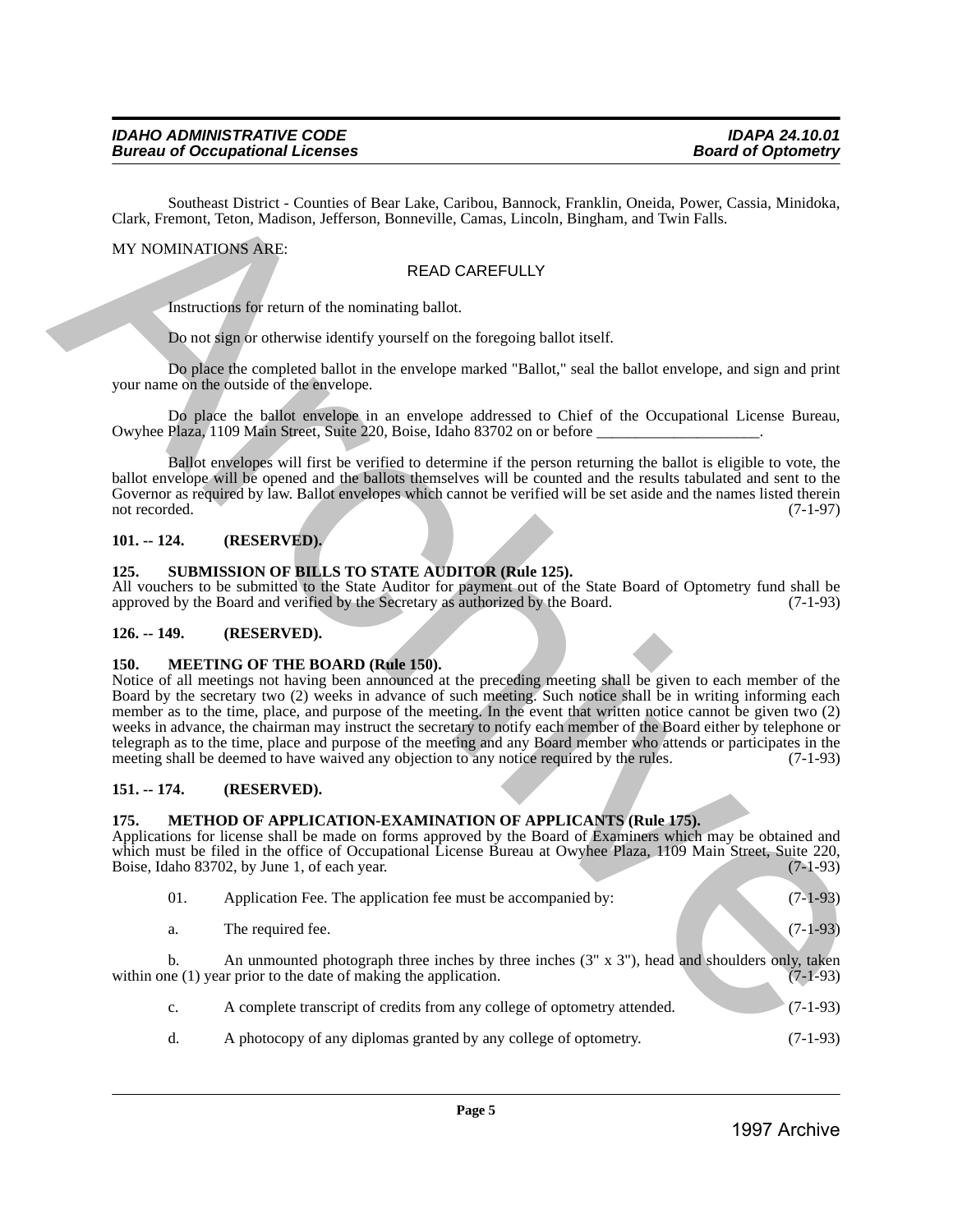02. Filing of Documents. If the application is filed prior to the date of graduation, or if the required documents are otherwise unavailable, the transcripts and a copy of the diploma may be forwarded prior to the date of examination. (7-1-93)  $\alpha$  examination. (7-1-93)

03. Unable to File Documents. Any graduate who demonstrates good cause why he has been unable to deliver a copy of the diploma or transcript of credits from a college of optometry prior to the date of examination, may take the examination but shall not receive his license until these documents are submitted and reviewed by the  $Board.$  (7-1-93)

Exam Content. The written and the practical portions of the Idaho examination shall be all parts of the National Board of Examiners in Optometry Examination. A passing grade on the National Board of Examiners in Optometry Examinations shall be necessary before obtaining a license to practice Optometry in Idaho. (7-1-93)

# <span id="page-5-0"></span>**176. -- 199. (RESERVED).**

# <span id="page-5-1"></span>**200. APPROVAL OF SCHOOLS OF OPTOMETRY (Rule 200).**

The State Board of Optometry recognizes as reputable and in good standing the schools and colleges of optometry which have met the standards set by the Council on Optometric Education of the American Optometric Association, a list of which may be obtained from the secretary of the Board or from the office of the Bureau of Occupational Licenses in Boise.

# <span id="page-5-2"></span>**201. -- 224. (RESERVED).**

# <span id="page-5-3"></span>**225. APPROVAL OF PRELIMINARY EDUCATION (Rule 225).**

The State Board of Optometry recognizes the preliminary education prerequisites for entry into a school, college or university of optometry approved by the Council on Optometric Education of the American Optometric Association as adequate preliminary education prerequisites for licensing in Idaho. (7-1-93) as adequate preliminary education prerequisites for licensing in Idaho.

# <span id="page-5-4"></span>**226. -- 249. (RESERVED).**

# <span id="page-5-5"></span>**250. LICENSES CANCELED FOR FAILURE TO RENEW (Rule 250).**

Any person whose license to practice optometry has been canceled for failure to renew for a period in excess of more than five (5) years may be reinstated in accordance with the requirements of section 67-2614, Idaho Code, after examination by the State Board of Examiners of the State Board of Optometry as is required for new applicants under<br>(7-1-93) Section 175 set out above.

# <span id="page-5-6"></span>**251. -- 274. (RESERVED).**

# <span id="page-5-7"></span>**275. RECIPROCITY (Rule 275).**

Any person who presents to the Board of Optometry a certified copy of a certificate or license of registration which he holds in good standing in another state or a foreign country, which state or foreign country has the same or similar requirements for licensing or registration as is provided for new applicants in Idaho, may apply to the Board for the issuance of a license to practice optometry in the state of Idaho providing the person applying meets the requirements for therapeutic certification and passes within twelve (12) months of application both the National Board of Examiners in Optometry Part III Examination and the International Association of Boards of Examiners in Optometry, Inc., "Treatment and Management of Ocular Disease Examination". (11-6-93) Optometry, Inc., "Treatment and Management of Ocular Disease Examination". **EXECUTE:** The plane is the application in the the significant control in the significant of the results of the control in the significant of the significant of the significant of the significant of the significant of th

01. Conditions to Be Granted a License. The right to be granted a license to practice optometry in Idaho is also subject to the following conditions set out below: (7-1-93)

a. That the sister state in the United States affords like privileges and rights to optometrists licensed in this state.  $(7-1-93)$ 

b. That the license or certificate of registration of the applicant shall not have been suspended or by any sister state or country. (7-1-93) revoked by any sister state or country.

c. That the applicant has not previously failed to pass the examination required as a prerequisite to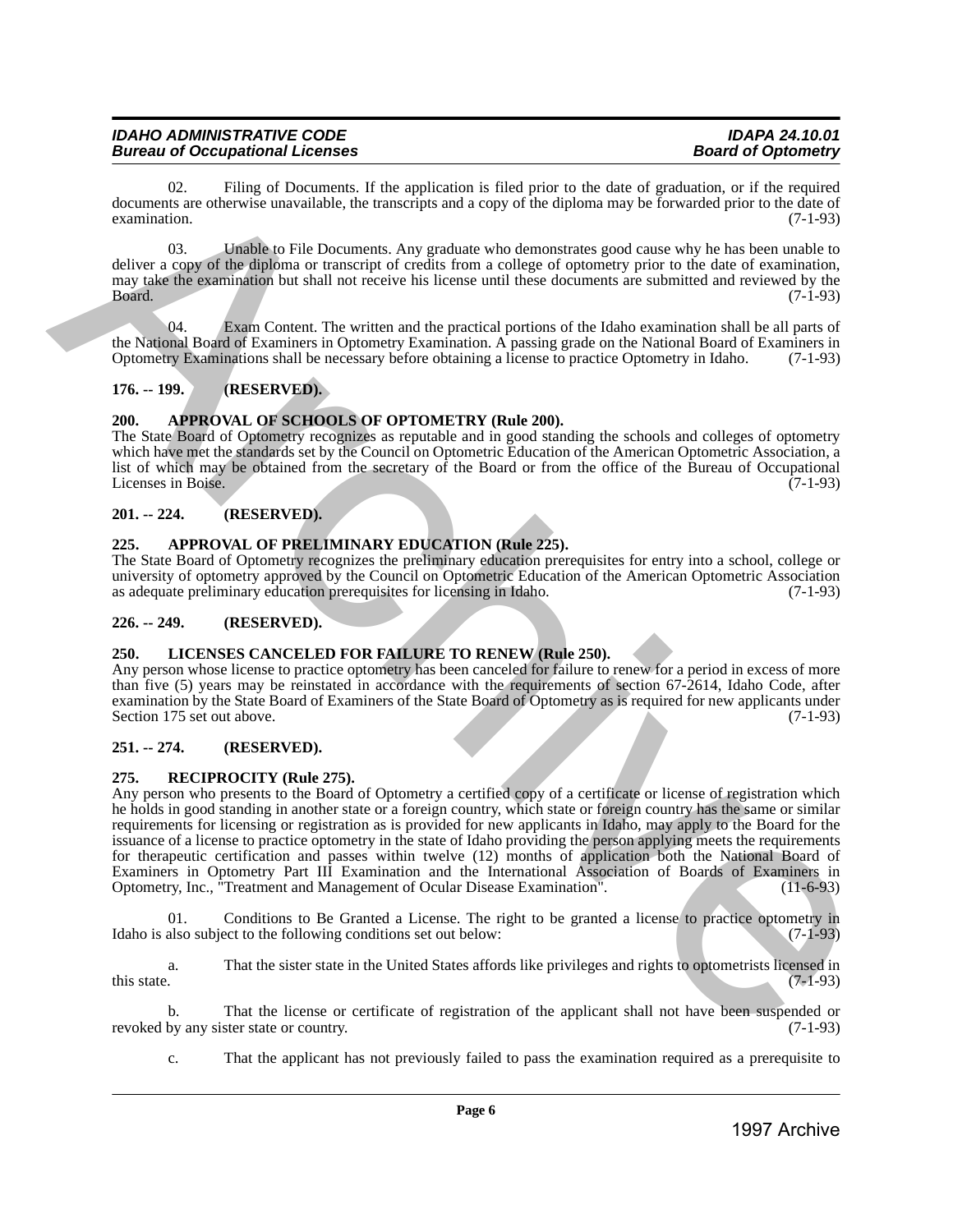licensing in this state prior to his admission to practice in any other state or country where he may subsequently have been licensed. (7-1-93) been licensed. (7-1-93)

d. That the applicant has been engaged in the practice of optometry continuously for not less than four  $(4)$  of the previous five  $(5)$  years.

That the applicant certifies his intention to reside in and practice optometry in this state within ninety (90) days of licensure. (7-1-93)

# <span id="page-6-0"></span>**276. -- 299. (RESERVED).**

# <span id="page-6-1"></span>**300. CONTINUING EDUCATION IN OPTOMETRY (Rule 300).**

01. Hours Required; Advance Approval. Each optometrist licensed by the state of Idaho shall attend in each twelve (12) month period preceding the renewal of a license to practice optometry in Idaho, a minimum of twelve (12) full hours of post-graduate optometric education courses or meetings approved in advance by the Board of Optometry or post-graduate study sessions or seminars at an accredited school or college of optometry. In addition, all Council on Optometric Practitioners Education (COPE) approved courses would be approved for continuing education credit. If an optometrist attends or plans to attend a course of study or seminar which has not been approved in advance, he may petition the Board for approval of that educational course of study, setting forth a description of the course. The Board may, in its discretion, approve the course upon review of the material submitted either in advance or after completion of the course. advance or after completion of the course. Excellent this side pair to bis adiabasis to practice at any edice state or events of any selection any selection ( $\chi$ ) and  $\chi$ )  $\chi$  ( $\chi$ ) and  $\chi$ )  $\chi$  ( $\chi$ ) and  $\chi$ )  $\chi$  ( $\chi$ ) and  $\chi$ )  $\chi$  ( $\chi$ ) and  $\chi$ )  $\$ 

02. Additional Hours Required to Use Therapeutic Pharmaceutical Agents. Each optometrist licensed by the state of Idaho to use therapeutic pharmaceutical agents shall attend in each twelve (12) month period preceding the renewal of a license to practice optometry in Idaho, a minimum of six (6) additional full hours of post-graduate optometric courses or meetings approved in advance by the Board of Optometry or post-graduate study sessions or seminars at an accredited school or college of optometry. This six (6) hours of continuing education must be in courses involving ocular pharmacology and/or advanced ocular disease and are in addition to the twelve (12) hours of continuing education required under Subsection 300.01. (7-1-93) continuing education required under Subsection 300.01.

03. Correspondence/Home Study Courses. No more than six (6) hours of continuing education shall be permitted each year in correspondence courses or other continuing education obtained through the mail or from "home study" courses. (8-24-94)

04. Waiver of Requirements. The Board of Optometry may, upon application, waive the requirements of this rule in cases involving illness, unusual circumstances interfering with the optometrist's ability to practice or inability to conform to the rules due to military duty. (7-1-93) inability to conform to the rules due to military duty.

05. Renewal Application Form. Each licensed Idaho optometrist will be furnished a license renewal application form by the State Board of Optometry on which each optometrist shall list the name of the courses, the location, date and hours of attendance, and shall submit the form prior to or with the renewal application for license filed each year. The secretary shall review each application form and maintain it for three (3) years. (7-1-93)

# <span id="page-6-2"></span>**301. -- 324. (RESERVED).**

#### <span id="page-6-3"></span>**325. CODE OF ETHICS (Rule 325).**

01. Patient's Visual Welfare. The licensed optometrist shall keep the patient's visual welfare uppermost nsideration at all times and promote the best methods of care for the visual needs of mankind. (7-1-93) in his consideration at all times and promote the best methods of care for the visual needs of mankind.

02. Confidentiality. The optometrist shall preserve information concerning his patients in confidence and not release that information unless authorized by the patient. An optometrist may, however, supply information of an otherwise confidential or privileged nature when lawfully subpoenaed to testify at a deposition or hearing in any proceeding before the Board of Optometry, or at any other time and place ordered by a court of law.  $(7$ proceeding before the Board of Optometry, or at any other time and place ordered by a court of law.

03. Conduct of Practice. The optometrist shall conduct his practice in a dignified and professional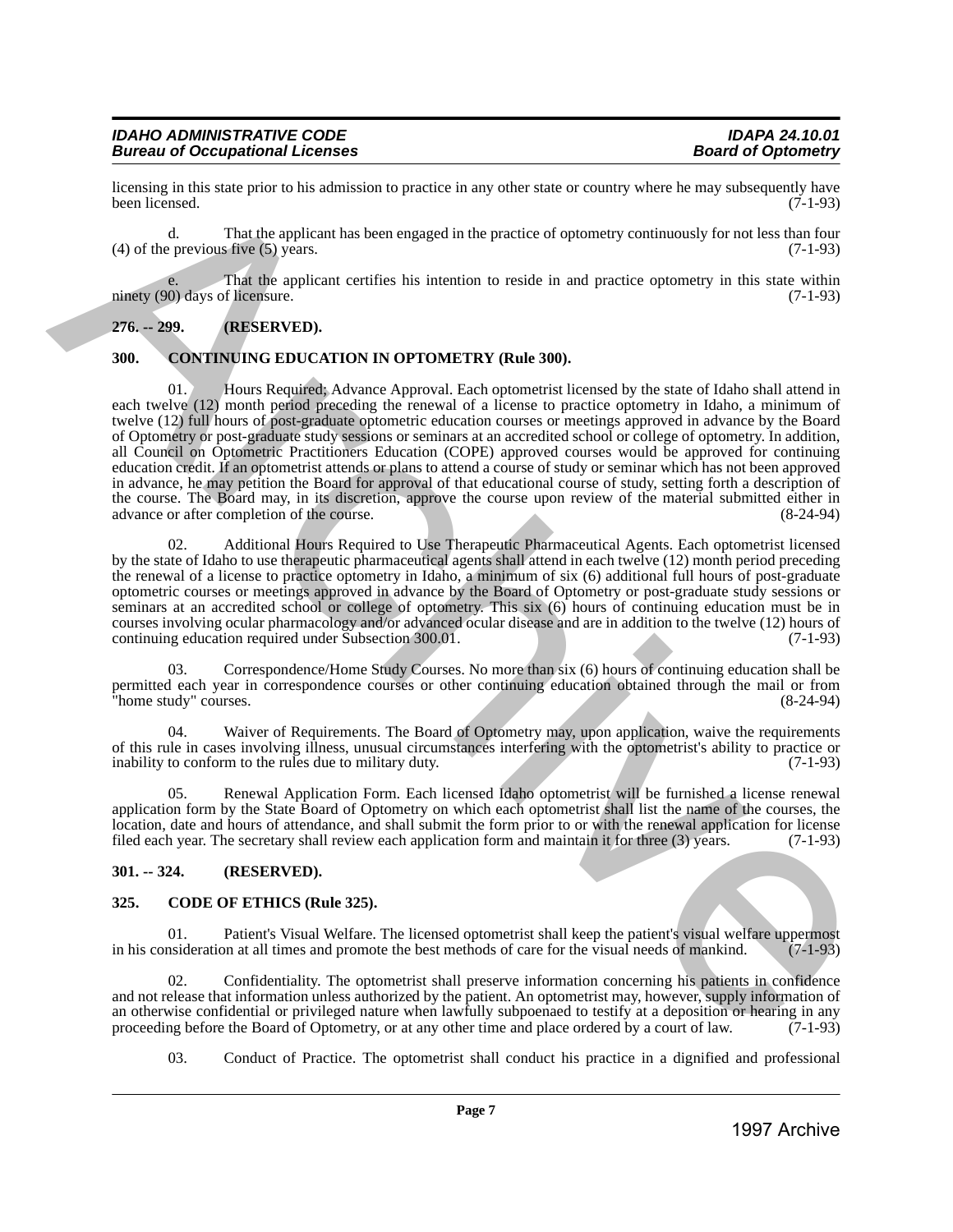manner and in keeping with the mode of practice of a professional person entrusted with the care of the health of citizens of this state and shall abide by the rulings of the Board of Optometry. (7-1-93) citizens of this state and shall abide by the rulings of the Board of Optometry.

04. Unprofessional Conduct. In order to define what constitutes unprofessional conduct, the board hereafter lists and sets forth certain prohibited actions. In conducting his practice, an optometrist must not: (7-1-93)

Practice optometry in any manner other than as a professional person in an individual capacity, or in partnership with or associate with others licensed to practice optometry, under his own name and not as a corporation or officer or agent of a corporation or other business entity. An optometrist may be a stock holder in and practice as a member of a professional service corporation as authorized by Title 54, Chapter 15, Idaho Code, but the optometrist must list his individual name as well as any name selected for the professional service corporation on any letterheads, telephone directories, office or building directories, or other places where the general public might be advised of the fact that the individual is practicing optometry, as required by these rules. (7-1-93) advised of the fact that the individual is practicing optometry, as required by these rules. Hence and late the spherical state is provided in the basis of the spherical state is the spherical state in the spherical state is the spherical state in the spherical state is the spherical state in the spherical stat

b. Use either "Cappers" or "Steerers" or accept a split or divided fee for the purpose of obtaining patients or use solicitors or agents for the purpose of securing patients or conducting eye examinations or furnishing optometric services. (7-1-93) optometric services.

Make or conspire to make any arrangement, agreement, or engage in any practice whereby a limic materials shall:  $(7-1-93)$ supplier of ophthalmic materials shall:

| Provide office space for an optometrist. |  | $(7-1-93)$ |
|------------------------------------------|--|------------|
|                                          |  |            |

| 11. | Pay rent upon the office space occupied by an optometrist. | $(7-1-93)$ |
|-----|------------------------------------------------------------|------------|
|-----|------------------------------------------------------------|------------|

iii. Pay the professional fees of an optometrist. (7-1-93)

iv. Pay for the advertising for an optometrist. (7-1-93)

v. Pay commissions to an optometrist upon ophthalmic materials furnished by such optometrist to his patients. (7-1-93)

iv. Consistently refer prospective purchasers of ophthalmic materials to an optometrist in violation of the law.  $(7-1-93)$ 

d. Allow his prescription files and records to be used by any unlicensed person, firm, or corporation for the practice of optometry.

As a regular pattern of practice, accept referrals from retail optical outlets that violate section 54-1525, Idaho Code, pertaining to referral of patients, or which are located in close proximity to the optometrist's office for the purpose of inducing consistent patronage of his services because of location of office rather than professional reputation. (7-1-93) reputation. (7-1-93)

| Fail to perform services for which fees have been received. |  |  |  | $(7-1-93)$ |
|-------------------------------------------------------------|--|--|--|------------|
|                                                             |  |  |  |            |

g. File false reports of services performed or fees rendered. (7-1-93)

h. Permit the use of his name or professional title by or in conjunction with any person not an optometrist, or any firm, company, corporation or military association which illegally practices or in any manner holds himself or itself out to the public as being entitled to practice the profession of optometry when not licensed to do so under the law of Idaho or which uses the title "Optometric Services" in such a manner in advertising as to convey to the public the impression that the individual or corporation is entitled to practice optometry or furnish optometric advice or services when not so authorized by law. (7-1-93)

i. Enter into or continue in a contract, agreement, or understanding of any kind, or engage in any course of conduct with any person, firm or corporation, or their agents, whereby said optometrist expressly or<br>(7-1-93) (7-1-93) impliedly agrees: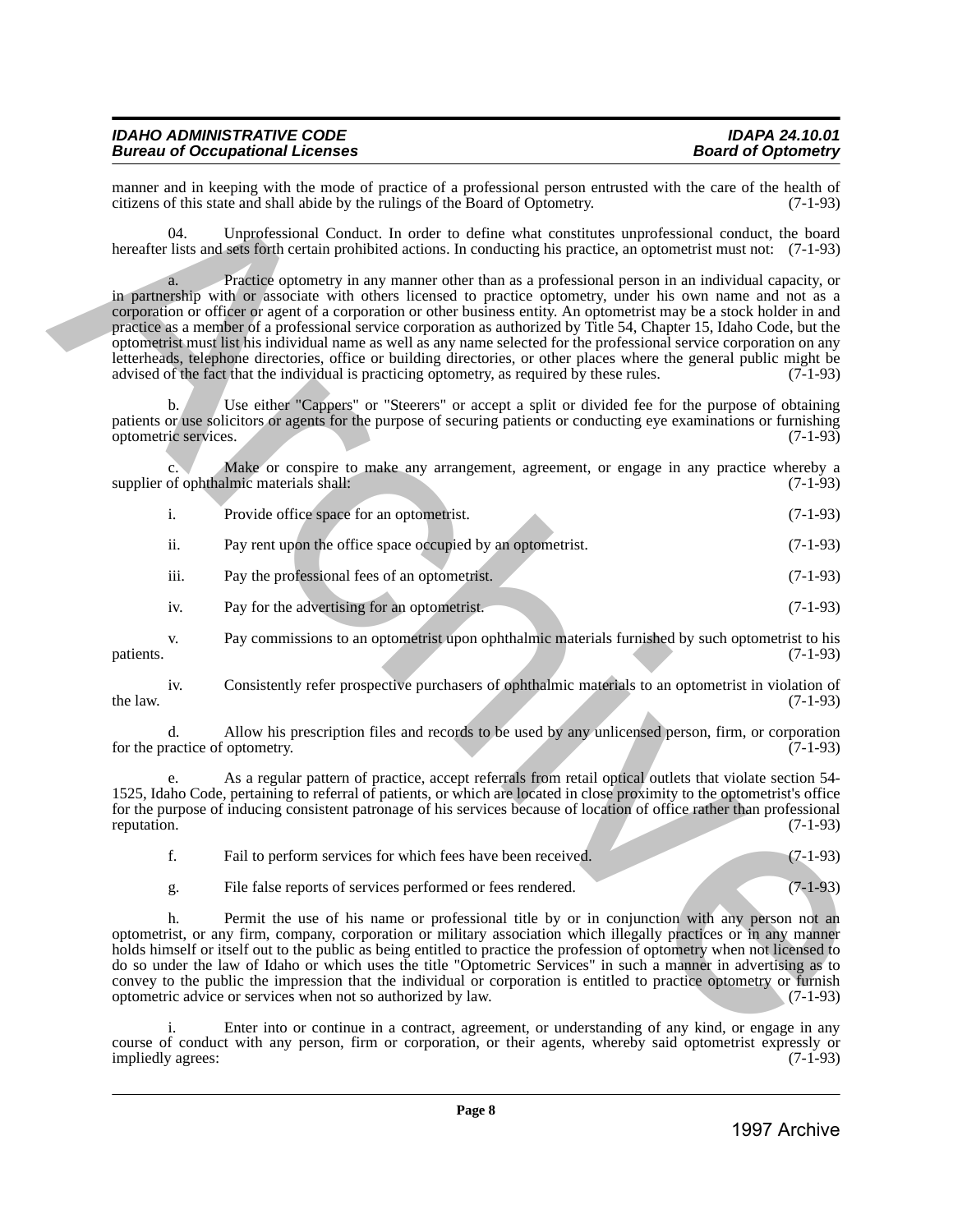i. To refer the patient back to said person, firm, or corporation referring the patient for any subsequent or receipt of ophthalmic material. (7-1-93) service or receipt of ophthalmic material.

ii. That if any patient is referred by any person, firm or corporation to the optometrist, the optometrist will refrain from supplying to the patient any ophthalmic materials. (7-1-93)

Directly or indirectly give any person, association, firm or corporation, or their agents, anything of or value as consideration for the referral of any patient to said optometrist. (7-1-93) pecuniary benefit or value as consideration for the referral of any patient to said optometrist.

# <span id="page-8-0"></span>**326. -- 424. (RESERVED).**

#### <span id="page-8-1"></span>**425. RULES DEFINING GROSS INCOMPETENCE (Rule 425).**

In order to protect the public, the Board of Optometry defines as "gross incompetence" any behavior or practice on the part of the licensed optometrist which demonstrates a lack of competence with respect to discharging professional obligations or duties which might result in injury or damage to a patient whether such injury or damage actually occurs or not and in particular, the Board defines as "gross incompetence" any of the following: (11-6-93) occurs or not and in particular, the Board defines as "gross incompetence" any of the following:

01. Failure to Meet Prevailing Standards. Failure to meet prevailing standards, or willful rendering of substandard care, either individually or as part of a third party reimbursement agreement or by other agreement.

(7-1-97)

02. Failure to Meet Prevailing Standards in the Referral of Any Patient Who Is Suffering from Any Apparent or Suspected Pathological Condition. A failure to meet prevailing standards in the referral of any patient who is suffering from any apparent or suspected pathological condition to a person competent and licensed to properly treat or diagnose the condition. (7-1-93) properly treat or diagnose the condition. service of receipt of opticina metallicity to suid period, firm, or corporation cheming the period, for any subsequent of  $\sigma$  and  $\sigma$  and  $\sigma$  and  $\sigma$  and  $\sigma$  and  $\sigma$  and  $\sigma$  and  $\sigma$  and  $\sigma$  and  $\sigma$  and  $\sigma$  and

03. Employment of Techniques or Methods of Practice. Employment of techniques or methods of practice in treating or prescribing for a patient when he does not have proper training in the technique or methods of practice. (7-1-93) practice. (7-1-93)

04. Failure to Advise Patient of Possible Danger When a Lens Not Meeting Impact Resistance Standards of F.D.A. Failure to advise his patient of possible danger when a lens not meeting impact resistance standards of F.D.A. Regulation, Sec. 3.84,21 CFR., is provided for the patient. (7-1-93)

05. Failure to Provide Follow-Up Care. Failure to provide follow-up care according to prevailing standards. (11-6-93) standards. (11-6-93)

06. Displaying Gross Ignorance or Demonstrating Gross Inefficiency. Displaying gross ignorance or rating gross inefficiency in the care of a patient. (7-1-93) demonstrating gross inefficiency in the care of a patient.

07. Failure to Verify the Specifications of All Lenses. Failure to verify the specifications of all lenses provided by him. (11-6-93)

08. Failing to Perform Tests and Record Findings. In the course of an examination of a patient, failure m tests and record findings in a manner consistent with prevailing standards of optometric care. (11-6-93) to perform tests and record findings in a manner consistent with prevailing standards of optometric care.

Using Pharmaceutical Agents. Using pharmaceutical agents in the practice of optometry without having attended sufficient training programs or schools and acquiring the knowledge necessary to use the drugs in a competent manner. (11-6-93) competent manner.

10. Illegal Prescription Sale, Administration, Distribution, or Use of Drugs. Prescribing, selling, administering, distributing, giving, or using drugs legally classified. Prescribing, selling, administering, distributing, giving, or using drugs legally classified as a controlled substance or as an addictive or dangerous drug for other than accepted diagnostic or therapeutic purposes. (7-1-97) accepted diagnostic or therapeutic purposes.

11. Disciplinary Action or Sanctions. Disciplinary action or sanctions taken by another state,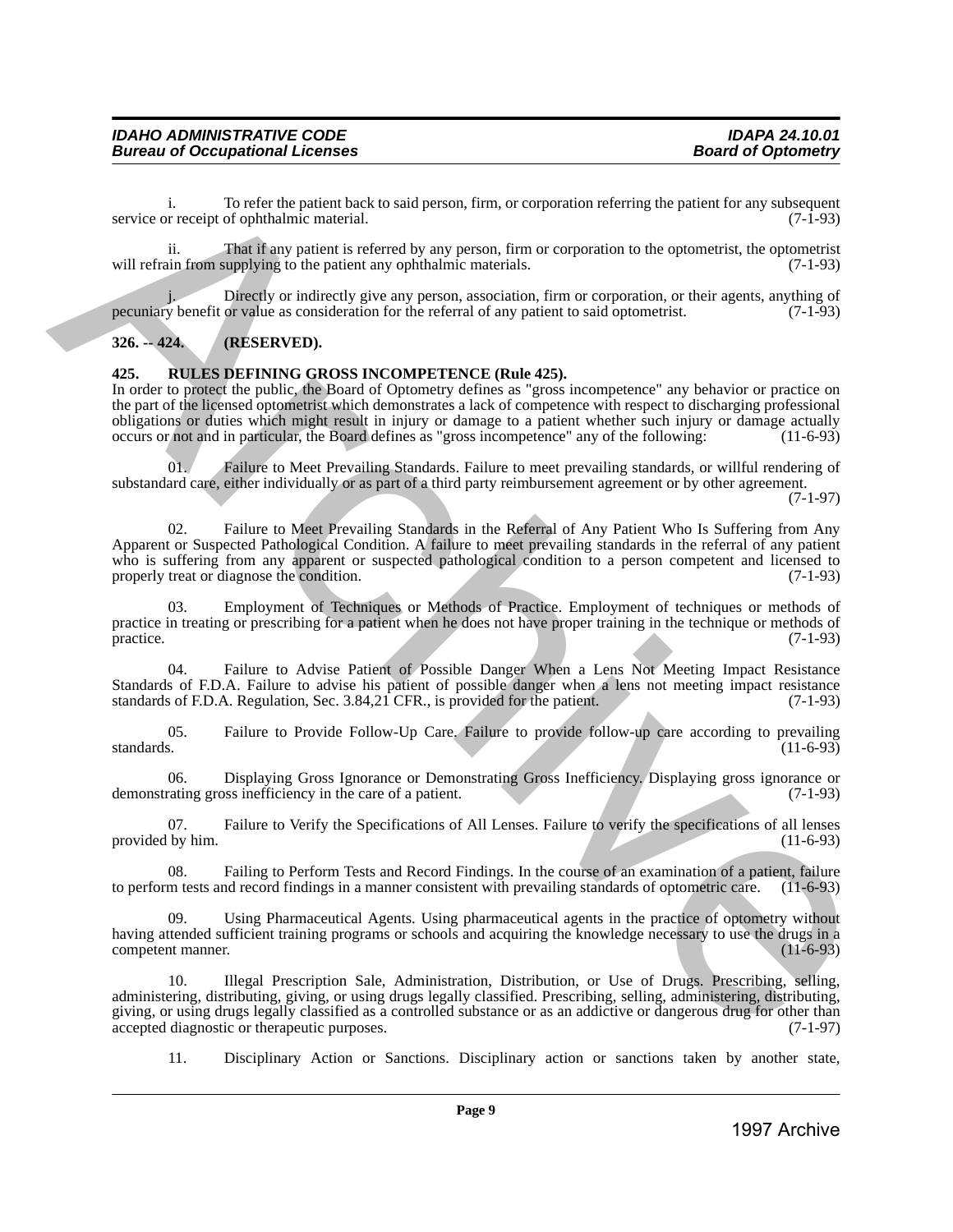jurisdiction, peer review body or a professional association or society against an optometrist for acts or conduct similar to acts or conduct which would constitute grounds for action as defined under "Rules of the Idaho Board of Optometry." (7-1-97) Optometry." (7-1-97)

12. Sanitary Office. Has failed to maintain sanitary office conditions, equipment, and use appropriate techniques and procedures. (7-1-97)

13. Failure to Release Prescription. Failure to release spectacle prescription as required by Federal law. (7-1-97)

# <span id="page-9-0"></span>**426. -- 449. (RESERVED).**

# <span id="page-9-1"></span>**450. CONTENTS OF PRESCRIPTION (Rule 450).**

Every prescription written or issued by an optometrist practicing in Idaho shall contain at least the following information: (7-1-93) 01. Prescription For Spectacles. Prescriptions for spectacles shall contain the following: (7-1-93) a. Sphere, cylinder, axis, prism power and additional power, if applicable; (7-1-93) b. Position of optical center or interpupillary distance; (7-1-93) c. Seg type; and  $(7-1-93)$ d. Expiration date of the prescription. (7-1-93) 02. All Prescriptions For Rigid Contact Lenses. All prescriptions for rigid contact lenses shall contain the following information: (7-1-93) at least the following information: a. Base curve;  $(7-1-93)$ b. Peripheral curve or curves including width; (7-1-93) c. Overall diameter; (7-1-93) d. Optical zone diameter; (7-1-93) e. Power;  $(7-1-93)$ f. Center thickness; (7-1-93) g. Color; and  $(7-1-93)$ h. Expiration date of the prescription. (7-1-93) 03. All Prescriptions for Soft Contact Lenses. All prescriptions for soft contact lenses shall contain at following information: (7-1-93) least the following information: a. Lens manufacturer or "brand" name; (7-1-93) b. Series or base curve; (7-1-93) c. Power;  $(7-1-93)$ d. Diameter, if applicable; (7-1-93) e. Color, if applicable; and (7-1-93) Archives and review by the a polymological materialism or section and archives and archives and archives and archives and archives and archives and archives and archives and archives and archives and archives and the ar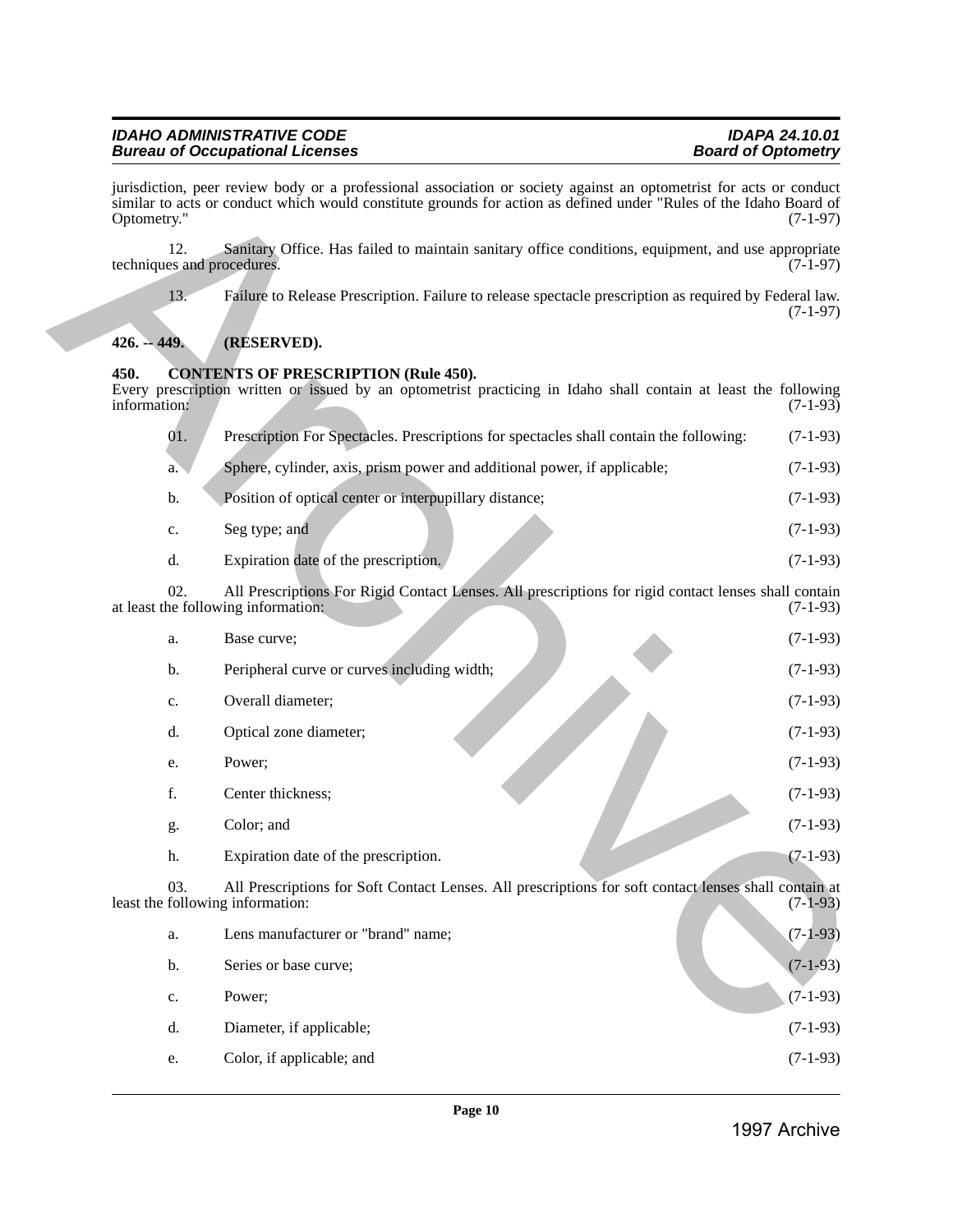#### f. Expiration date of the prescription. (7-1-93)

#### <span id="page-10-0"></span>**451. -- 474. (RESERVED).**

#### <span id="page-10-1"></span>**475. PATIENTS RECORDS (Rule 475).**

01. Optometrist Shall Keep a Complete Record of All Patients Examined. Every optometrist practicing in the state of Idaho shall keep a complete record of all patients examined by him or for whom he has adapted optical accessories, including copies of prescriptions issued to the patient and copies of statements of charges delivered or provided to the patient. All such records shall be maintained in an orderly and accessible manner and place and shall be maintained for at least five (5) years following the optometrist's last professional contact with the patient. Failure to maintain such records is deemed to be unprofessional conduct and constitutes gross incompetence in the handling<br>of the patient's affairs. (7-1-93) of the patient's affairs. 2<br>
1997 **Contained Street Contained Street Contained Street Contained Street Contained Street Contained Street Contained Street Contained Street Contained Street Contained Street Contained Street Contained Street Containe** 

02. Prescription Files. The prescription files and all records pertaining to the practice of optometry shall be maintained as the sole property of the optometrist and not be distributed to any unlicensed person except as required by law or when lawfully subpoenaed in a criminal or civil proceeding in court, or subpoenaed for presentation at a deposition or hearing authorized by the Board of Optometry. (7-1-93)

#### <span id="page-10-2"></span>**476. -- 499. (RESERVED).**

#### <span id="page-10-3"></span>**500. PRECEPTORSHIP PROGRAM (Rule 500).**

An optometrist may use a student of optometry in his office under his direct supervision for educational purposes. (7-1-93)

#### <span id="page-10-4"></span>**501. -- 524. (RESERVED).**

#### <span id="page-10-5"></span>**525. GENERAL RULES (Rule 525)**

01. Engaging as an Advisor or Staff Optometrist. An optometrist may be engaged as an advisor for or ed as a staff optometrist for an administrator for: (7-1-93) be engaged as a staff optometrist for an administrator for:

a. Industrial plants where industrial vision programs are being, or have been instituted. (7-1-93)

b. Health programs sponsored or funded by any agency or municipal county, state or federal ent. (7-1-93) government. (7-1-93)

| $\mathbf{c}$ . | Research organizations or educational institutions. | $(7-1-93)$ |
|----------------|-----------------------------------------------------|------------|
|                | Insurance companies.                                | $(7-1-93)$ |
| e.             | Hospitals.                                          | $(7-1-93)$ |
|                | Ophthalmologists.                                   | $(7-1-93)$ |

Corporations where the optometrist's full time is engaged by the corporation to care for the visual ovees of such corporation and their families. (7-1-93) needs of the employees of such corporation and their families.

02. Professional Responsibilities. Provided, however, that in acting in the capacity of consultant, advisor, or staff optometrists, the optometrist shall at all times remain cognizant of his professional responsibilities and shall with demeanor, decorum and determination retain his right of independent professional judgment and title in all situations and circumstances and in a manner similar to that which he would exercise if he were engaged in practice in his own office. (7-1-93) practice in his own office.

#### <span id="page-10-6"></span>**526. -- 574. (RESERVED).**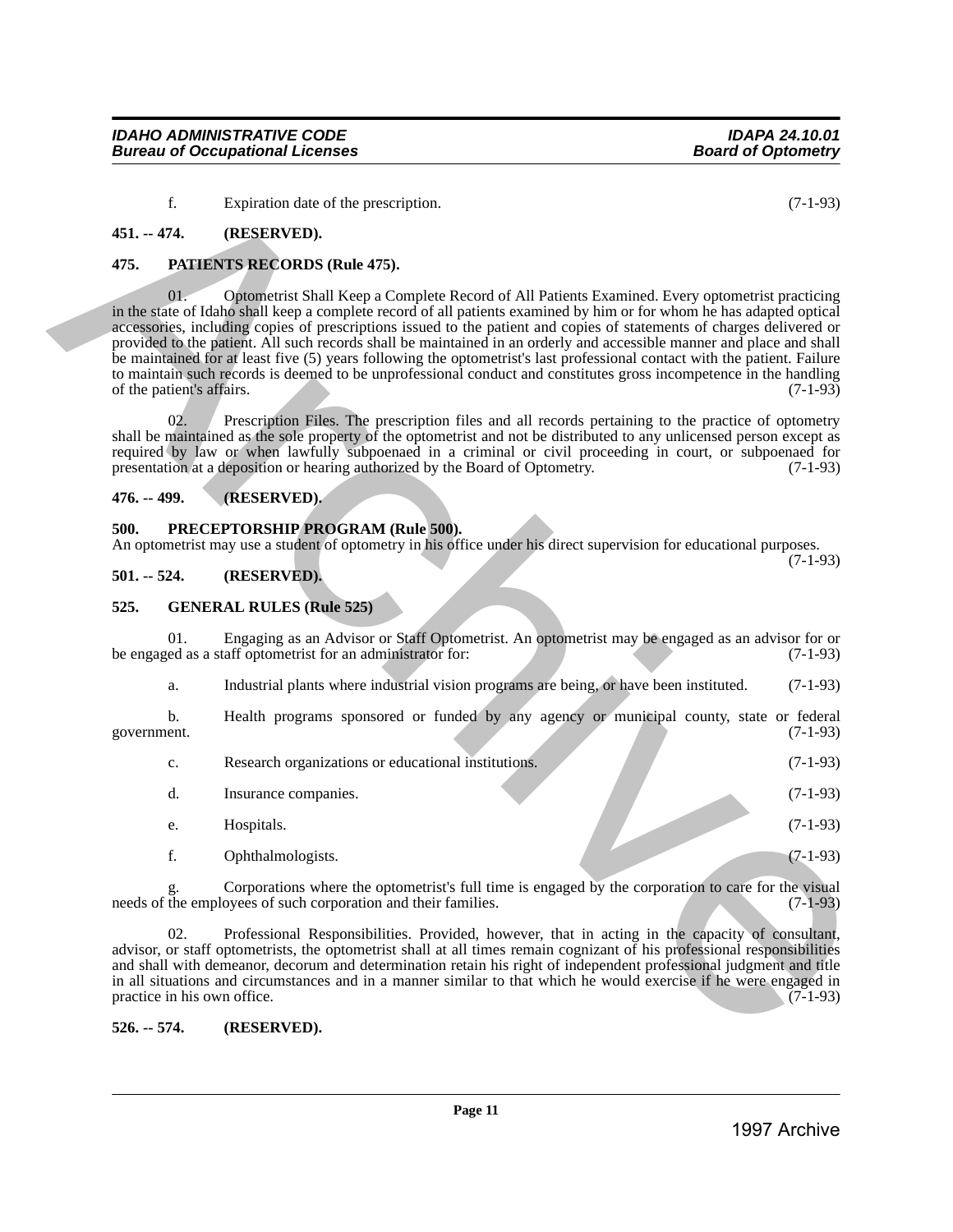# <span id="page-11-0"></span>**575. FEES (Rule 575).**

# <span id="page-11-1"></span>**576. -- 599. (RESERVED).**

# <span id="page-11-2"></span>**600. BOARD CERTIFICATION OF OPTOMETRIST AUTHORIZED TO OBTAIN AND USE PHARMACEUTICAL AGENTS (Rule 600).**

| Annual Renewal Fee. Annual renewal fee for license, seventy-five dollars (\$75).<br>Annual Optometry Fund Fee. Annual optometry fund fee, seventy-five dollars (\$75).<br>License Application Fee. License application fee, one hundred dollars (\$100).<br>(RESERVED).<br>BOARD CERTIFICATION OF OPTOMETRIST AUTHORIZED TO OBTAIN AND USE<br>PHARMACEUTICAL AGENTS (Rule 600).<br>The Right to Obtain and Use Topically Applied Diagnostic Pharmaceutical Agents. The right to<br>obtain and use topically applied diagnostic pharmaceutical agents for use in diagnosis of another in the practice of<br>optometry as defined by Section 54-1501, Idaho Code, is subject to the following conditions set out below: (7-1-93) | $(7-1-97)$<br>$(7-1-97)$<br>$(7-1-93)$                                                                                                                                                                                                                                                                                                                                                                                                                                                                                                                                                                                                                                                                                                                                                                                                                                                                                                                                                                                       |
|--------------------------------------------------------------------------------------------------------------------------------------------------------------------------------------------------------------------------------------------------------------------------------------------------------------------------------------------------------------------------------------------------------------------------------------------------------------------------------------------------------------------------------------------------------------------------------------------------------------------------------------------------------------------------------------------------------------------------------|------------------------------------------------------------------------------------------------------------------------------------------------------------------------------------------------------------------------------------------------------------------------------------------------------------------------------------------------------------------------------------------------------------------------------------------------------------------------------------------------------------------------------------------------------------------------------------------------------------------------------------------------------------------------------------------------------------------------------------------------------------------------------------------------------------------------------------------------------------------------------------------------------------------------------------------------------------------------------------------------------------------------------|
|                                                                                                                                                                                                                                                                                                                                                                                                                                                                                                                                                                                                                                                                                                                                |                                                                                                                                                                                                                                                                                                                                                                                                                                                                                                                                                                                                                                                                                                                                                                                                                                                                                                                                                                                                                              |
|                                                                                                                                                                                                                                                                                                                                                                                                                                                                                                                                                                                                                                                                                                                                |                                                                                                                                                                                                                                                                                                                                                                                                                                                                                                                                                                                                                                                                                                                                                                                                                                                                                                                                                                                                                              |
|                                                                                                                                                                                                                                                                                                                                                                                                                                                                                                                                                                                                                                                                                                                                |                                                                                                                                                                                                                                                                                                                                                                                                                                                                                                                                                                                                                                                                                                                                                                                                                                                                                                                                                                                                                              |
|                                                                                                                                                                                                                                                                                                                                                                                                                                                                                                                                                                                                                                                                                                                                |                                                                                                                                                                                                                                                                                                                                                                                                                                                                                                                                                                                                                                                                                                                                                                                                                                                                                                                                                                                                                              |
|                                                                                                                                                                                                                                                                                                                                                                                                                                                                                                                                                                                                                                                                                                                                |                                                                                                                                                                                                                                                                                                                                                                                                                                                                                                                                                                                                                                                                                                                                                                                                                                                                                                                                                                                                                              |
|                                                                                                                                                                                                                                                                                                                                                                                                                                                                                                                                                                                                                                                                                                                                |                                                                                                                                                                                                                                                                                                                                                                                                                                                                                                                                                                                                                                                                                                                                                                                                                                                                                                                                                                                                                              |
| Optometrists who have obtained a certificate from the Board of Optometry authorizing them to<br>obtain and use topically applied diagnostic pharmaceutical agents shall obtain, from pharmacists licensed by the state<br>of Idaho, or from any other source, and use only those agents listed below:                                                                                                                                                                                                                                                                                                                                                                                                                          | $(7-1-93)$                                                                                                                                                                                                                                                                                                                                                                                                                                                                                                                                                                                                                                                                                                                                                                                                                                                                                                                                                                                                                   |
| Anesthetics:                                                                                                                                                                                                                                                                                                                                                                                                                                                                                                                                                                                                                                                                                                                   | $(7-1-93)$                                                                                                                                                                                                                                                                                                                                                                                                                                                                                                                                                                                                                                                                                                                                                                                                                                                                                                                                                                                                                   |
| Proparacaine 0.5%.                                                                                                                                                                                                                                                                                                                                                                                                                                                                                                                                                                                                                                                                                                             | $(7-1-93)$                                                                                                                                                                                                                                                                                                                                                                                                                                                                                                                                                                                                                                                                                                                                                                                                                                                                                                                                                                                                                   |
| Tetracaine 0.5%.                                                                                                                                                                                                                                                                                                                                                                                                                                                                                                                                                                                                                                                                                                               | $(7-1-93)$                                                                                                                                                                                                                                                                                                                                                                                                                                                                                                                                                                                                                                                                                                                                                                                                                                                                                                                                                                                                                   |
| Benoxinate 0.4% c fluorescein.                                                                                                                                                                                                                                                                                                                                                                                                                                                                                                                                                                                                                                                                                                 | $(7-1-93)$                                                                                                                                                                                                                                                                                                                                                                                                                                                                                                                                                                                                                                                                                                                                                                                                                                                                                                                                                                                                                   |
| Cycloplegics.                                                                                                                                                                                                                                                                                                                                                                                                                                                                                                                                                                                                                                                                                                                  | $(7-1-93)$                                                                                                                                                                                                                                                                                                                                                                                                                                                                                                                                                                                                                                                                                                                                                                                                                                                                                                                                                                                                                   |
| Tropicamide 0.5%.                                                                                                                                                                                                                                                                                                                                                                                                                                                                                                                                                                                                                                                                                                              | $(7-1-93)$                                                                                                                                                                                                                                                                                                                                                                                                                                                                                                                                                                                                                                                                                                                                                                                                                                                                                                                                                                                                                   |
| Cyclopentolate 0.5%.                                                                                                                                                                                                                                                                                                                                                                                                                                                                                                                                                                                                                                                                                                           | $(7-1-93)$                                                                                                                                                                                                                                                                                                                                                                                                                                                                                                                                                                                                                                                                                                                                                                                                                                                                                                                                                                                                                   |
| Atropine 0.5%.                                                                                                                                                                                                                                                                                                                                                                                                                                                                                                                                                                                                                                                                                                                 | $(7-1-93)$                                                                                                                                                                                                                                                                                                                                                                                                                                                                                                                                                                                                                                                                                                                                                                                                                                                                                                                                                                                                                   |
| Mydriasis Reversal Agents.                                                                                                                                                                                                                                                                                                                                                                                                                                                                                                                                                                                                                                                                                                     | $(7-1-93)$                                                                                                                                                                                                                                                                                                                                                                                                                                                                                                                                                                                                                                                                                                                                                                                                                                                                                                                                                                                                                   |
| Dapiprazole HCl 0.5%.                                                                                                                                                                                                                                                                                                                                                                                                                                                                                                                                                                                                                                                                                                          | $(7-1-93)$                                                                                                                                                                                                                                                                                                                                                                                                                                                                                                                                                                                                                                                                                                                                                                                                                                                                                                                                                                                                                   |
| The Board of Optometry shall issue a certificate to obtain and use the diagnostic drugs specifically                                                                                                                                                                                                                                                                                                                                                                                                                                                                                                                                                                                                                           | $(7-1-93)$                                                                                                                                                                                                                                                                                                                                                                                                                                                                                                                                                                                                                                                                                                                                                                                                                                                                                                                                                                                                                   |
| Each optometrist certified to obtain and use topically applied pharmaceutical agents shall have                                                                                                                                                                                                                                                                                                                                                                                                                                                                                                                                                                                                                                | $(7-1-93)$                                                                                                                                                                                                                                                                                                                                                                                                                                                                                                                                                                                                                                                                                                                                                                                                                                                                                                                                                                                                                   |
| Each optometrist certified to obtain and use topically applied pharmaceutical agents shall also have                                                                                                                                                                                                                                                                                                                                                                                                                                                                                                                                                                                                                           | $(7-1-93)$                                                                                                                                                                                                                                                                                                                                                                                                                                                                                                                                                                                                                                                                                                                                                                                                                                                                                                                                                                                                                   |
|                                                                                                                                                                                                                                                                                                                                                                                                                                                                                                                                                                                                                                                                                                                                | 1997 Archive                                                                                                                                                                                                                                                                                                                                                                                                                                                                                                                                                                                                                                                                                                                                                                                                                                                                                                                                                                                                                 |
|                                                                                                                                                                                                                                                                                                                                                                                                                                                                                                                                                                                                                                                                                                                                | identified and listed in this rule to any optometrist licensed to practice in Idaho who complies with both the minimum<br>educational requirements in the subject of general and ocular pharmacology and the minimum continuing educational<br>requirements set out below:<br>completed courses totaling fifty-five (55) hours of actual classroom instruction in general and ocular pharmacology<br>and emergency medical care given by an institution approved by the Council on Post Secondary Accreditation of the<br>U.S. Department of Education or an instructor accredited and employed by such institution and which have been<br>approved by the Board of Optometry.<br>completed a refresher course in cardiopulmonary resuscitation (CPR), emergency medical care provided by the<br>Emergency Medical Services Bureau, or equivalent program either approved or provided by the Board of Optometry,<br>within a two (2) year period preceding issuance of the certificate by the Board of Optometry.<br>Page 12 |